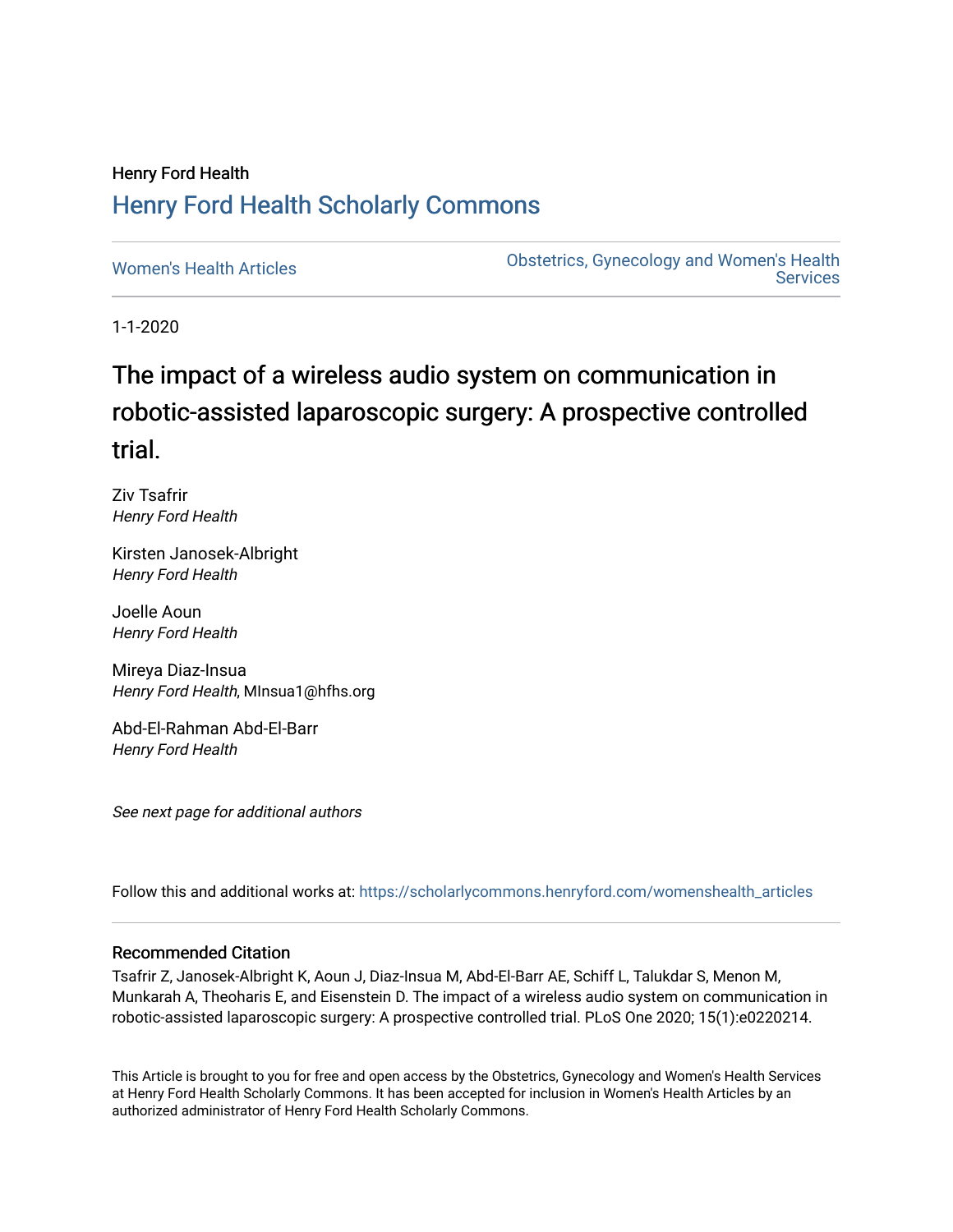### Authors

Ziv Tsafrir, Kirsten Janosek-Albright, Joelle Aoun, Mireya Diaz-Insua, Abd-El-Rahman Abd-El-Barr, Lauren Schiff, Shobhana Talukdar, Mani Menon, Adnan R. Munkarah, Evan Theoharis, and David Eisenstein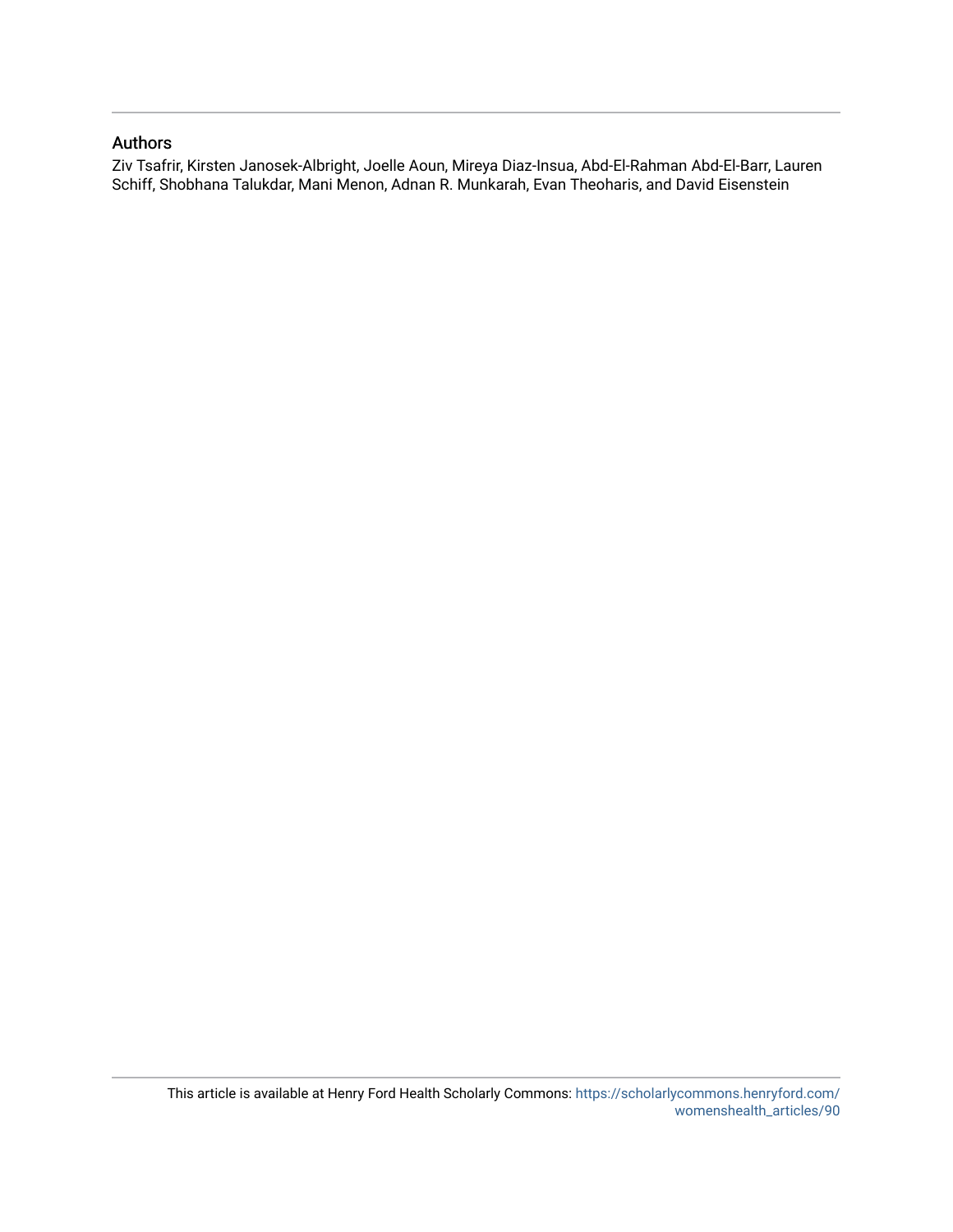

# **OPEN ACCESS**

**Citation:** Tsafrir Z, Janosek-Albright K, Aoun J, Diaz-Insua M, Abd-El-Barr A-E-R, Schiff L, et al. (2020) The impact of a wireless audio system on communication in robotic-assisted laparoscopic surgery: A prospective controlled trial. PLoS ONE 15(1): e0220214. [https://doi.org/10.1371/journal.](https://doi.org/10.1371/journal.pone.0220214) [pone.0220214](https://doi.org/10.1371/journal.pone.0220214)

**Editor:** Isaac Yi Kim, The Cancer Institute of New Jersey, Robert Wood Johnson Medical School, UNITED STATES

**Received:** July 6, 2019

**Accepted:** November 25, 2019

**Published:** January 10, 2020

**Copyright:** © 2020 Tsafrir et al. This is an open access article distributed under the terms of the Creative Commons [Attribution](http://creativecommons.org/licenses/by/4.0/) License, which permits unrestricted use, distribution, and reproduction in any medium, provided the original author and source are credited.

**Data Availability Statement:** All relevant data are within the manuscript and its Supporting Information files.

**Funding:** The wireless headsets were supplied by Quail Digital; Blue Cross Blue Shield Michigan Foundation supported this study; grant number 2174. PIRAP (\$10000 grant); and the Graduate Medical Education Research Committee of the Henry Ford Health System supported this study;

RESEARCH ARTICLE

# The impact of a wireless audio system on communication in robotic-assisted laparoscopic surgery: A prospective controlled trial

 $\blacksquare$ Ziv Tsafrir $\blacksquare^{1,2}$ \*, Kirsten Janosek-Albright $^3$ , Joelle Aoun $^1$ , Mireya Diaz-Insua $^3$ , Abd-El-**Rahman Abd-El-Barr3 , Lauren Schiff1 , Shobhana Talukdar1 , Mani Menon3 , Adnan Munkarah1 , Evan Theoharis1 , David Eisenstein1**

**1** Minimally Invasive Gynecologic Surgery, Women's Health Services, Henry Ford Hospital, Detroit, Michigan, **2** Department of Obstetrics and Gynecology, Kaplan medical Center, Rehovot, Affiliated to the Faculty of Medicine, the Hebrew University, Jerusalem, Israel, **3** Vattikuti Urology Institute, Henry Ford Hospital, Detroit, Michigan

\* zivtsafrir@gmail.com, tazivtz@clalit.org.il

# Abstract

# **Background**

Robotic surgery presents a challenge to effective teamwork and communication in the operating theatre (OR). Our objective was to evaluate the effect of using a wireless audio headset device on communication, efficiency and patient outcome in robotic surgery.

# **Methods and findings**

A prospective controlled trial of team members participating in gynecologic and urologic robotic procedures between January and March 2015. In the first phase, all surgeries were performed without headsets (control), followed by the intervention phase where all team members used the wireless headsets. Noise levels were measured during both phases. After each case, all team members evaluated the quality of communication, performance, teamwork and mental load using a validated 14-point questionnaire graded on a 1–10 scale. Higher overall scores indicated better communication and efficiency. Clinical and surgical data of all patients in the study were retrieved, analyzed and correlated with the survey results. The study included 137 procedures, yielding 843 questionnaires with an overall response rate of 89% (843/943). Self-reported communication quality was better in cases where headsets were used (113.0  $\pm$  1.6 vs. 101.4  $\pm$  1.6; p < .001). Use of headsets reduced the percentage of time with a noise level above 70 dB at the console  $(8.2\% \pm 0.6 \text{ vs. } 5.3\% \pm 0.6 \text{, p} < .001)$ , but had no significant effect on length of surgery nor postoperative complications.

# **Conclusions**

The use of wireless headset devices improved quality of communication between team members and reduced the peak noise level in the robotic OR.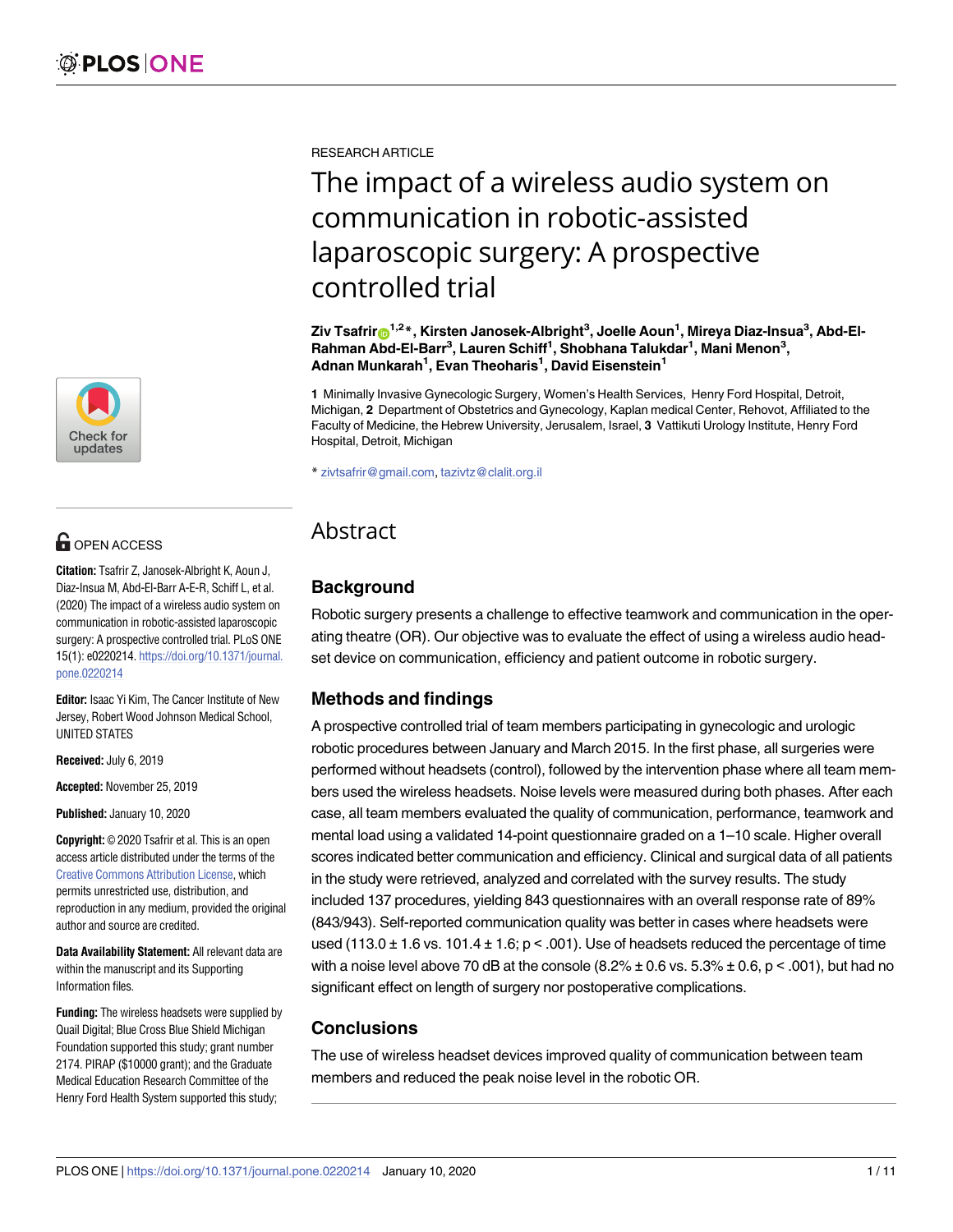<span id="page-3-0"></span>grant number 1407 (\$5000 grant). Drs. Tsafrir, Janosek-Albright, Aoun, Diaz-Insua, Abd-El-Barr, Schiff, Talukdar, Menon, Munkarah, Theoharis and Eisenstein have no other conflicts of interest or financial ties to disclose except of what is disclosed above. The funders had no role in study design, data collection and analysis, decision to publish, or preparation of the manuscript.

**Competing interests:** The wireless headsets were supplied by Quail Digital; Blue Cross Blue Shield Michigan Foundation supported this study; grant number 2174. PIRAP (\$10000 grant); and the Graduate Medical Education Research Committee of the Henry Ford Health System supported this study; grant number 1407 (\$5000 grant). Drs. Tsafrir, Janosek-Albright, Aoun, Diaz-Insua, Abd-El-Barr, Schiff, Talukdar, Menon, Munkarah, Theoharis and Eisenstein have no other conflicts of interest or financial ties to disclose except of what is disclosed above. The funders had no role in study design, data collection and analysis, decision to publish, or preparation of the manuscript. Specifically, Quail Digital had no role in study design, data collection and analysis, decision to publish, or preparation of the manuscript. This statement does not alter our adherence to PLOS ONE policies on sharing data and materials.

# **Introduction**

There is strong evidence in the literature that supports the importance of effective communication and teamwork in regards to patient safety in the operating room  $(OR)$  [\[1](#page-11-0), [2](#page-11-0)]. Event analysis has found that deficiencies in teamwork and communication contribute to adverse events, thus demonstrating that nontechnical skills are as important as technical surgical skills in preventing adverse patient outcomes [[3,](#page-11-0) [4\]](#page-11-0).

Communication is defined as **"**a process by which information is exchanged between individuals through a common system of symbols, signs, or behavior" [\[5](#page-11-0)]. Communication in the OR relies heavily on speech, but also encompasses visual and physical cues. Due to the large footprint platform of the robot, team members are physically separated in space, and thus face-to-face interaction during the surgery is severely limited. Unlike the conventional OR setting, robotic surgeons must rely primarily on auditory means of communication, unaided by visual cues [\[6–8\]](#page-11-0). In addition, studies have shown that increased noise during surgery was associated with a greater risk for postoperative complications [\[9,](#page-11-0) [10\]](#page-11-0). The robotic platform possibly lead to increased noise in the OR, which could present a source for errors and impaired safety and efficiency during surgery. As the adoption of robotic surgery is expanding at a rapid rate, these concerns become relevant and may present an unforeseen source of complications.

Our team sought a novel technological solution that has been used in other settings to improve auditory communication. The primary objective of our study was to determine whether a wireless audio headset improves the quality of communication in robotic surgery. Secondary objectives were to assess the impact of using such device on the noise level during robotic procedures, efficiency and patient outcomes.

# **Materials and methods**

This study design was a non-randomized, prospective controlled trial.

The study was approved by the Henry Ford Health System IRB, approval number 8984. All participants gave written informed consent before the start of the study.

Patients included in the study had surgery performed by the Departments of Gynecology and Urology in the Henry Ford Health System, a large vertically integrated health system in southeast Michigan. The most common robotic procedures performed by each department were included in the study, which were the following: total hysterectomy, prostatectomy and nephrectomy.

Study participants belonged to the following OR team categories: surgeons, surgeons' assistants (including fellows, residents and certified first assistants), surgical technicians, circulating nurses, and anesthesiologists or certified registered nurse anesthetists. Prior to study initiation, every participant signed an informed consent and was subsequently assigned a study identifier to maintain participant anonymity. In addition, participants filled out a demographic questionnaire that included information regarding their age, gender, role in the robotic OR and their years of experience in that role.

At the end of each surgery, all team members evaluated the quality of communication, performance, teamwork, and mental load using a 14-item questionnaire based on previously published validated questionnaire [[11,](#page-11-0) [12\]](#page-11-0) . Agreement with the statement presented in each item was graded on a 10-point Likert scale (S1 [Table](#page-10-0)).

In the first phase of the study, the control period, team members did not use the headset device during surgery. Following accrual of adequate cases (see power calculations) for baseline data, the same participants proceeded to the second phase of the study, the intervention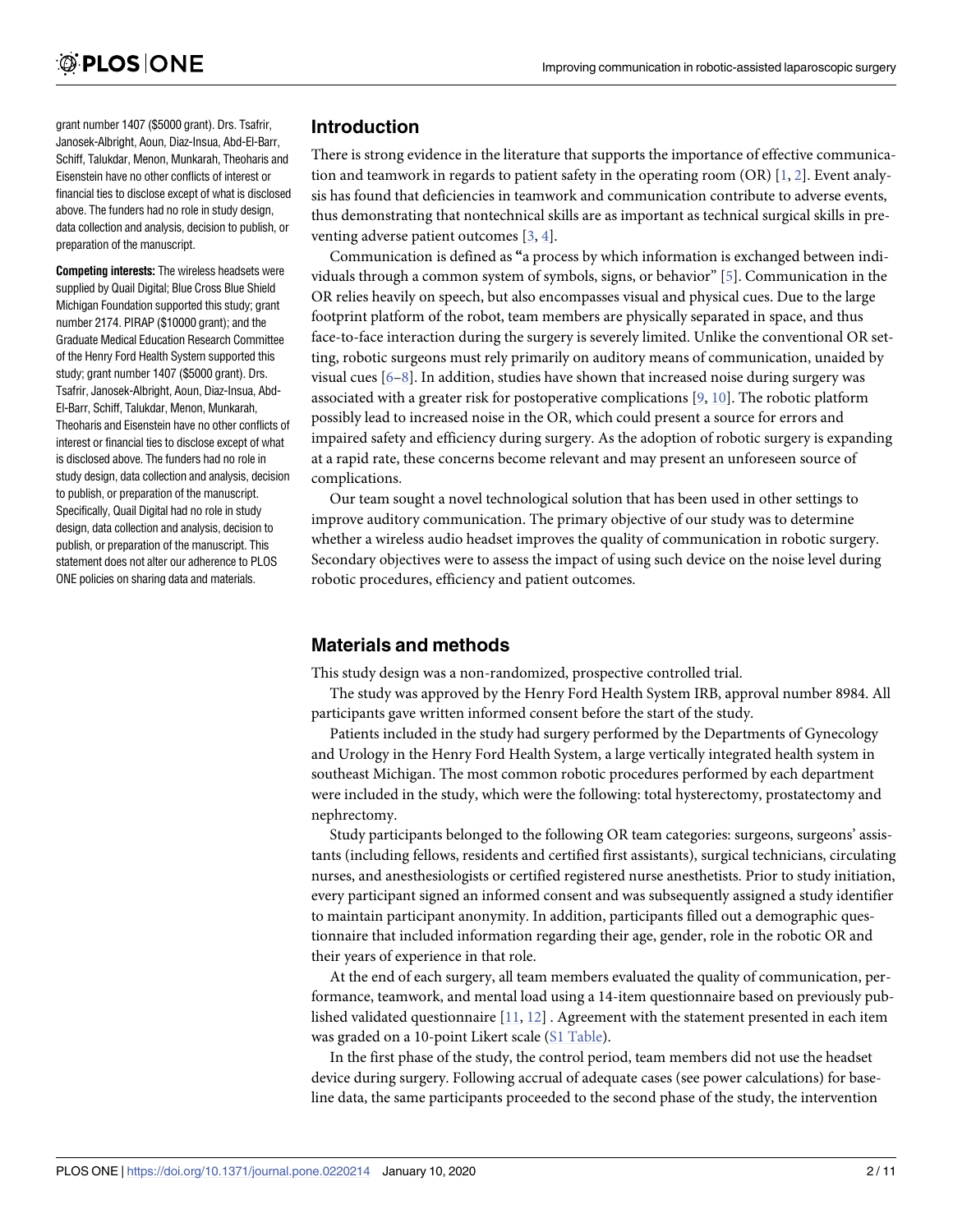<span id="page-4-0"></span>

**Fig 1. Quail digital wireless headset.**

<https://doi.org/10.1371/journal.pone.0220214.g001>

period, which involved the use of the headset device by all team members during the procedure. Through both phases of the study, participants filled out the questionnaire.

The Quail Digital Healthcare headset system that was used is a digital audio hands free, wireless headset device with noise cancellation capabilities that weighs 23 gm (Quail Digital, London, UK) (Fig 1), covering one ear only.

In addition, decibel-recording devices (TES-1352H, Taipei, Taiwan) were used during each case to monitor the noise level in the OR in both phases of the study. In each OR, 2 such devices were installed: 1 at the bedside (B), and 1 at the surgeon's console (C). Ambient OR noise (dB) were continuously recorded and stored in 1-second intervals. Furthermore, background noise readings were taken once from each OR at the end of the trial. The background noise levels were subtracted from OR recordings.

The following patient clinical data were retrospectively retrieved from the electronic medical records: demographics, past medical and surgical history, body mass index, indication for surgery, type of surgery, time to complete the surgery, perioperative and postoperative complications, length of stay and pathology findings. The Charlson scoring system was used to summarize the comorbidity of patients in both the control and study phases [[13](#page-11-0)]. The severity of operative complications was graded according to the Clavien-Dindo classification [\[14\]](#page-11-0). Patient outcome data were correlated with the survey and noise data obtained from study participants.

#### **Statistics**

**Questionnaire scoring.** To summarize the questionnaire, an overall score was calculated. Scores from statements presented in a negative tone, e.g. "I had to repeat myself because people didn't understand/hear my message the first time," were subtracted from 10, so that all items could contribute in the same direction towards the overall score; i.e. higher overall scores indicated better communication and efficiency.

**Processing of noise data.** An average background noise level per room was calculated from each microphone in 6 different operating rooms. This average was subtracted from each noise time series from the surgical cases matched to the corresponding microphone and OR. The average noise and the percentage of time that noise surpassed 70 dB during console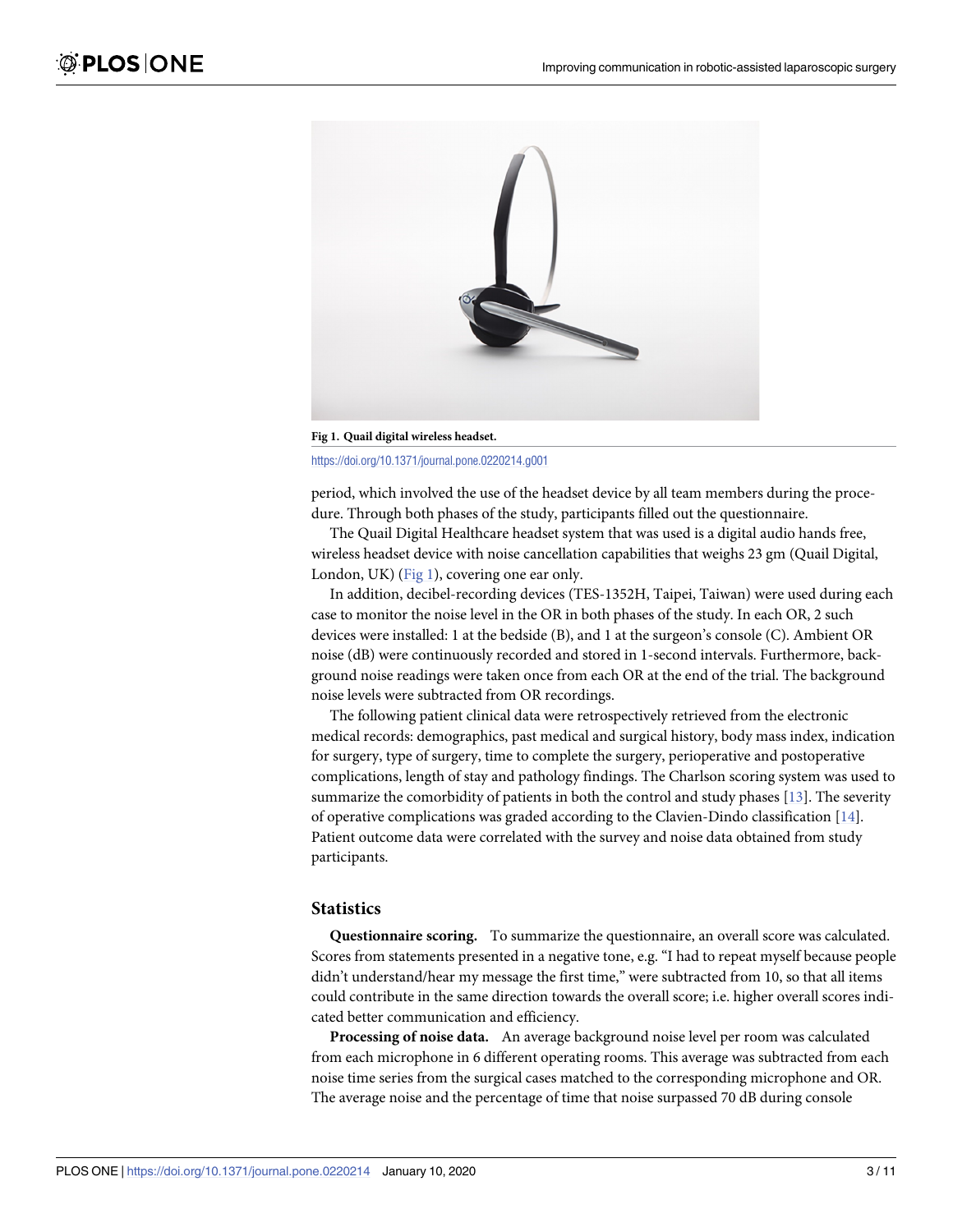<span id="page-5-0"></span>operation were calculated for each microphone in each case. These 2 measures were compared between the control and intervention groups using a linear regression model to account for the potential influence of the OR and team size.

**Comparison of variables.** Descriptive statistics were calculated and compared between groups. For patient characteristics the t-test and chi-square or Fisher exact tests were used to compare continuous and categorical variables respectively. The effect of headset use on patient outcomes was compared using a linear regression model that accounted for relevant patient characteristics and robotic experience of the surgical team (see below). The latter was calculated as the average experience in number of surgeries performed robotically among the team members for a given surgery. We had the number of surgeries classified in 6 groups (group  $1 = 0-20$  surgeries; group  $2 = 21-40$  surgeries; group  $3 = 41-60$  surgeries; group  $4 = 61-80$  surgeries; group  $5 = 81 - 100$ ; group  $6 =$  more than 100 surgeries), and thus the average corresponds to the average class. This average class was included as a categorical variable in the model.

A linear mixed model was used for comparisons of individual item scores and overall score from the questionnaires between the groups to account for the clustered nature of the data. Significance was set at 0.05 for all comparisons.

**Sample size calculation.** Sample size for this trial was estimated considering operative time as the main outcome. A minimum of 50 procedures per arm were deemed necessary in order to detect a standardized difference of 0.50 in operative time between the 2 groups using a two-sided test at 80% power and significance level of 0.05. Based on historical schedules, such a size could be achieved by a 1-month period for each phase of the study.

#### **Results**

A total of 137 robotic procedures performed from January through March 2015 were included in the analysis. The study group (with headsets) contained 69 cases and the control (without headsets) contained 68 cases.

Baseline characteristics and procedure details are presented in [Table](#page-6-0) 1. No significant differences were found between the patients in the study and control groups in terms of body mass index, prior comorbidities, past surgical history, type of robotic surgery performed, use of the fourth robotic arm, and number of team members participating in the procedure.

A total of 148 team members participated in the study. Demographic data and work experience of all participants, stratified by role, are summarized in [Table](#page-7-0) 2. Overall 843 questionnaires were filled out, with a response rate of 89%. There was no significant difference in the response rate between the different team member categories [\(Fig](#page-8-0) 2).

Participants reported better overall communication in cases where headsets were used  $(113.0 \pm 1.6 \text{ vs. } 101.4 \pm 1.6; \text{ p} < .001)$  as measured by mean survey score. The mean score for individual items in both the study and control groups are shown in [Table](#page-9-0) 3. When stratified by responder's role, the overall scores were significantly higher while using the headsets, in comparison to the control. The mean score for each item with and without the headsets stratified by responder role is presented in S2 [Table](#page-10-0).

Use of the headset did not reduce the noise level in the robotic OR, as there was no significant difference in average noise levels between the groups [\(Table](#page-9-0) 4). However, cases in which headsets were used demonstrated a lower percentage of time with noise level above 70 dB at the console  $(8.2\% \pm 0.6 \text{ vs. } 5.3\% \pm 0.6, p < .001)$  [\(Table](#page-9-0) 4). There were no differences between the study and control groups in regards to time to complete the surgery, estimated blood loss, length of hospital stay, or postoperative complications ([Table](#page-9-0) 4). Similarly, there were no differences in outcomes after controlling for procedures type.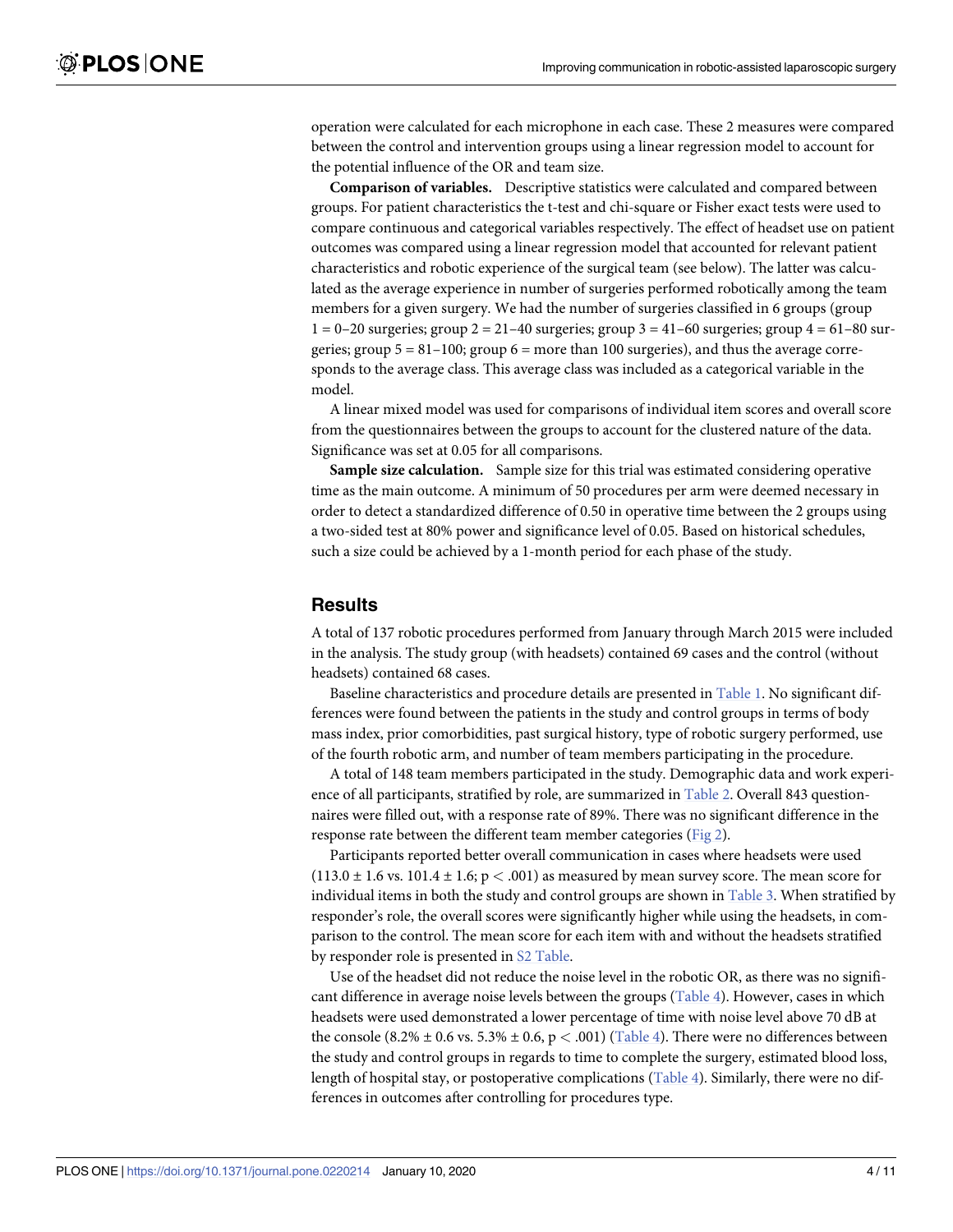#### <span id="page-6-0"></span>**[Table](#page-5-0) 1. Descriptive statistics of patients and procedures.**

| Variable                                | <b>With headsets</b>  | <b>Without headsets</b> | p-value |  |
|-----------------------------------------|-----------------------|-------------------------|---------|--|
|                                         | Mean $\pm$ SD(n = 69) | Mean $\pm$ SD(n = 68)   |         |  |
| Age (years)                             | $58.6 \pm 11.0$       | $58.1 \pm 12.1$         | .827    |  |
| Body mass index (lb/inch <sup>2</sup> ) | $30.4 \pm 5.7$        | $30.7\pm6.4$            | .775    |  |
| Variable                                | Counts (%)            | Counts (%)              | p-value |  |
| Sex: Males                              | 42(61%)               | $41(60\%)$              | 1.000   |  |
| Department: Gynecology                  | 22(32%)               | 20(29%)                 | .853    |  |
| Charlson score                          |                       |                         | .892    |  |
| $\boldsymbol{0}$                        | 35(51%)               | 40(59%)                 |         |  |
| 1                                       | 20(29%)               | 10(15%)                 |         |  |
| $\overline{c}$                          | 14(20%)               | 18(26%)                 |         |  |
| Previous laparotomy                     |                       |                         | .674    |  |
| Single                                  | 11(17%)               | 15(22%)                 |         |  |
| Multiples                               | 4(6%)                 | 5(7%)                   |         |  |
| Previous laparoscopy                    | 12(19%)               | 13(19%)                 | 1.000   |  |
| Procedure                               |                       |                         | .504    |  |
| Prostatectomy                           | 31(45%)               | 31(46%)                 |         |  |
| Hysterectomy                            | 21(30%)               | 16(24%)                 |         |  |
| Partial nephrectomy                     | 6(9%)                 | 11(16%)                 |         |  |
| Radical nephrectomy                     | 8(12%)                | 5(7%)                   |         |  |
| $\mathrm{Other}^{\mathrm{a}}$           | 3(4%)                 | 5(7%)                   |         |  |
| LND performed                           | 25(45%)               | 26(50%)                 | .701    |  |
| Use of a fourth robotic arm             | 41(59%)               | 35(51%)                 | .392    |  |
| Frozen sections                         | 31(45%)               | 27(40%)                 | .605    |  |
| Surgical team size                      |                       |                         | .654    |  |
| 5 members                               | 5(7%)                 | 4(6%)                   |         |  |
| 6 members                               | 18(26%)               | 11(16%)                 |         |  |
| 7 members                               | 14(20%)               | 17(25%)                 |         |  |
| 8 members                               | 14(20%)               | 20(29%)                 |         |  |
| 9 members                               | 14(20%)               | 12(18%)                 |         |  |
| 10 members                              | 4(6%)                 | 4(6%)                   |         |  |
|                                         |                       |                         |         |  |

SD, standard deviation; LND, lymph node dissection

a Other: Study group—Gynecology: 1 myomectomy, Urology—2 simple prostatectomies; Control group—Gynecology: 1 sub-total hysterectomy and 2 myomectomies, Urology—2 radical nephroureterctomy.

<https://doi.org/10.1371/journal.pone.0220214.t001>

### **Discussion**

This study is the first to evaluate the impact of using wireless headsets on the quality of communication between different team members during robotic surgery. Our data shows that the use of such a device significantly improves the quality of communication in robotic surgery. However, these improvements did not reduce operation duration nor clinical outcomes for patients.

The last decade is characterized by a rapid adoption and dissemination of robotic technology and robotic-assisted minimally invasive surgery. In urology, for example, robotic-assisted radical prostatectomy was rapidly adopted to become the main surgical approach for treatment of localized prostate cancer, with an increasing rate from 8% in 2004 to 67% in 2010 [\[15\]](#page-11-0). Between 2005 and 2010, the rate of robotic hysterectomy increased from as low as 0.5% to as high as 22% [\[16\]](#page-11-0). It is estimated that approximately one-half of all minimally invasive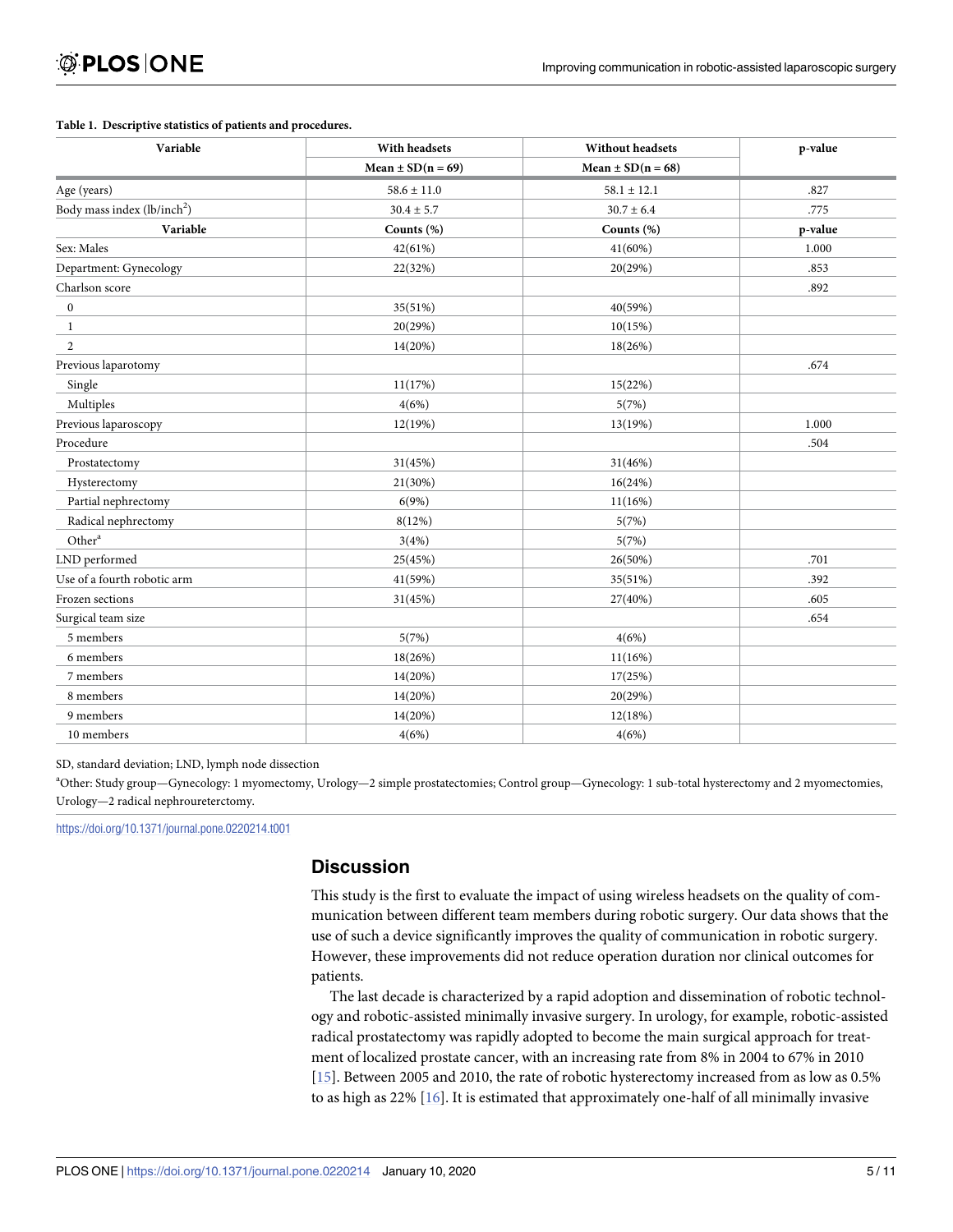| Characteristic     | Attending      | Anesthesia <sup>b</sup> | Circulator      | <b>ST</b>       | Fellow         | Resident       | FA              |
|--------------------|----------------|-------------------------|-----------------|-----------------|----------------|----------------|-----------------|
| N                  | 13             | 54                      | 21              | 11              | 5              | 20             | 4               |
| Age (years)        | $49.7 \pm 7.3$ | $41.1 \pm 11.4$         | $45.8 \pm 11.2$ | $43.0 \pm 12.9$ | $38.0 \pm 5.3$ | $30.9 \pm 2.4$ | $40.0 \pm 4.1$  |
| Sex                |                |                         |                 |                 |                |                |                 |
| Females            | 2(15.4)        | 35(64.8)                | 19(90.5)        | 10(90.9)        | 1(20)          | 11(55.0)       | 4(100)          |
| Males              | 11(84.6)       | 19(35.2)                | 2(9.5)          | 1(9.1)          | 4(80.0)        | 9(45.0)        | 0(0.0)          |
| Experience (years) | $16.9 + 9.5$   | $9.8 \pm 10.3$          | $15.6 \pm 12.8$ | $9.2 \pm 12.8$  | $5.0 \pm 5.4$  | $3.1 \pm 1.5$  | $10.0 \pm 10.8$ |
| Robotic experience |                |                         |                 |                 |                |                |                 |
| $0-20$ cases       | 1(7.7)         | 9(16.7)                 | 5(23.8)         | 2(18.2)         | 0(0.0)         | 11(55.0)       | 0(0.0)          |
| 20-40cases         | 0(0.0)         | 5(9.3)                  | 3(14.3)         | 2(18.2)         | 0(0.0)         | 5(25.0)        | 0(0.0)          |
| 40-60 cases        | 2(15.4)        | 6(11.1)                 | 2(9.5)          | 0(0.0)          | 0(0.0)         | 0(0.0)         | 0(0.0)          |
| 60-80 cases        | 0(0.0)         | 7(13.0)                 | 2(9.5)          | 2(18.2)         | 1(20.0)        | 0(0.0)         | 1(25.0)         |
| 80-100cases        | 0(0.0)         | 7(13.0)                 | 1(4.8)          | 2(18.2)         | 0(0.0)         | 0(0.0)         | 0(0.0)          |
| $> 100$ cases      | 10(76.9)       | 20(37.0)                | 8(38.1)         | 3(27.3)         | 4(80.0)        | 4(20.0)        | 3(75.0)         |

#### <span id="page-7-0"></span>[Table](#page-5-0) 2. Participants demographics<sup>a</sup>.

FA, first assistant; ST, surgical technician

<sup>a</sup>128 of 148 participants provided the demographic information.

**b** Anesthesia: Anesthesiologist/CRNA (certified registered nurse anesthetists)

Numbers represent mean ± standard deviation except for sex and robotic experience, which represent counts (%). Age and sex are distributed significantly different at p *<* .001, experience p = .001 and robotic experience p = .013.

<https://doi.org/10.1371/journal.pone.0220214.t002>

hysterectomies are now performed robotically [[17](#page-11-0), [18](#page-11-0)]. The rapid assimilation of the robotic platform is attributed to its hypothetical benefits, such as improved ergonomics, wider range of motion, 3-dimenssional stereoscopic vision and enhanced visual magnification. However, adoption of such technology raised concerns about patient safety and surgical outcomes [\[19–](#page-12-0) [21\]](#page-12-0).

The causal relationship between communication failure in the OR and adverse patient outcomes is well established in the literature [\[1–3](#page-11-0)]. The Joint Commission identified breakdowns in communication as a leading root cause of operative or postoperative complication events [\[3](#page-11-0)]. In their observational study, Wiegmann and colleagues found that surgical errors increased significantly with increased disruptions and that teamwork and communication problems were the strongest predictors of surgical errors [\[22\]](#page-12-0).

Only four studies have looked at the inherent communication challenges faced by team members in robotic surgery. Robotic surgery was associated with a higher volume of information exchanged within the OR team, compared with regular laparoscopy during cholecystectomy [\[8](#page-11-0)]. Specifically, there was a significant shift of communication in robotic OR towards verbal cues [[6](#page-11-0), [7\]](#page-11-0).

Our prospective controlled trial is the first intervention aiming to improve communication and teamwork in the robotic OR. We focused on the most important part of communication in the robotic setting, which is verbal communication. With the assistance of the wireless headsets, we amplified the verbal cues. This intervention showed marked improvement in all 4 of the domains that were evaluated in the questionnaire: quality of communication, performance, teamwork, and mental load. Moreover, all team members, regardless of their role, shared the same positive perception of the added value of using the headsets in robotic cases.

Previous studies have found a correlation between the level of noise in the OR and postoperative complications [[9](#page-11-0), [10](#page-11-0)]. Kurman et al. measured the sound level during 35 elective open abdominal procedures and found that increased intraoperative noise volume was associated with surgical site infection [\[9\]](#page-11-0). In their prospective controlled trial, Engelmann and colleagues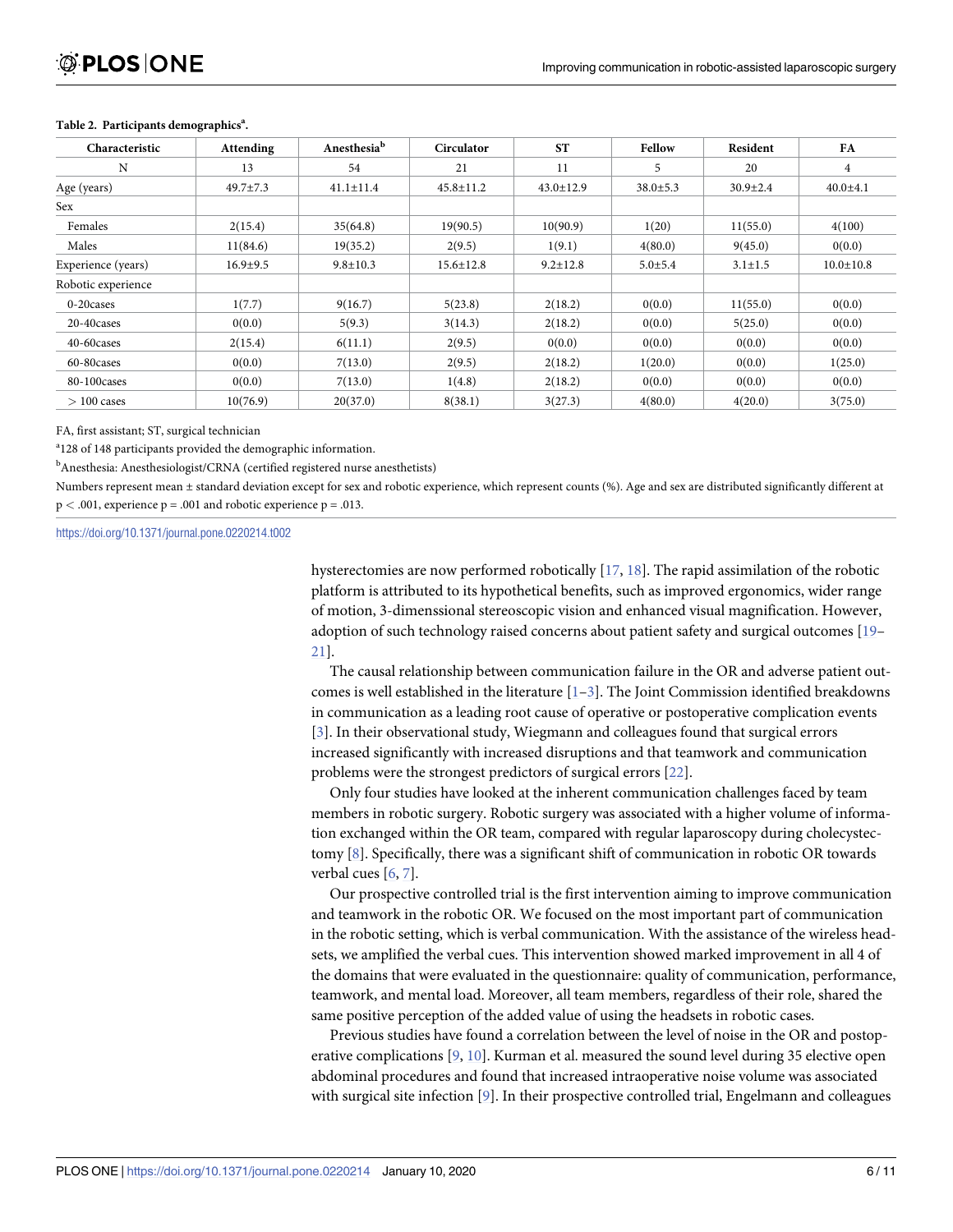<span id="page-8-0"></span>



<https://doi.org/10.1371/journal.pone.0220214.g002>

assessed the impact of a noise reduction program in a pediatric OR. Sound levels were measured and surgical complications recorded before and after implementation of a noise reduction protocol. The intervention significantly reduced the noise level in the OR. Additionally, the incidence of postoperative complications was significantly lower among the patients in the intervention group [\[10\]](#page-11-0).

Our data showed that in cases where headsets were used there was a decreased period of time with noise level above 70 dB at the robotic console. This level of noise is equivalent to a domestic vacuum cleaner [[23](#page-12-0)]. However, there was no significant difference in the average noise level between both groups. Together, these data suggest that reduction in peak noise duration is not sufficient to improve patient outcomes and a reduction in the average noise levels is necessary.

Although noise was significantly reduced only at peak levels, our data demonstrated that team members perceived communication to be better while using the headsets. Specifically, participants commented that they could hear clearly during the case, needed to repeat themselves less and were less bothered or distracted by the noise in the OR when using the device. This can be attributed to the noise cancelling capabilities of the headsets, which simultaneously reduces ambient noise and increases voice clarity for the user.

Our study has its own limitations. Firstly, this study was not randomized because the team members themselves were the study participants, and randomization was not feasible due to a lack of consistency of participants assigned to cases during the study period. Additionally, the decision to start with the control phase first was based on the concern that team members could potentially be biased by the prior use of the headset device.

Despite the use of validated questionnaires, our results may have been subject to responder bias. Participants who had a good experience with the headsets might be more enthusiastic to fill out the survey at the end of the case, as compared to participants who did not have a good experience with the headsets. This could potentially skew results in favor of this device. However, the fact that we had a response rate of 89% with no significant difference in the response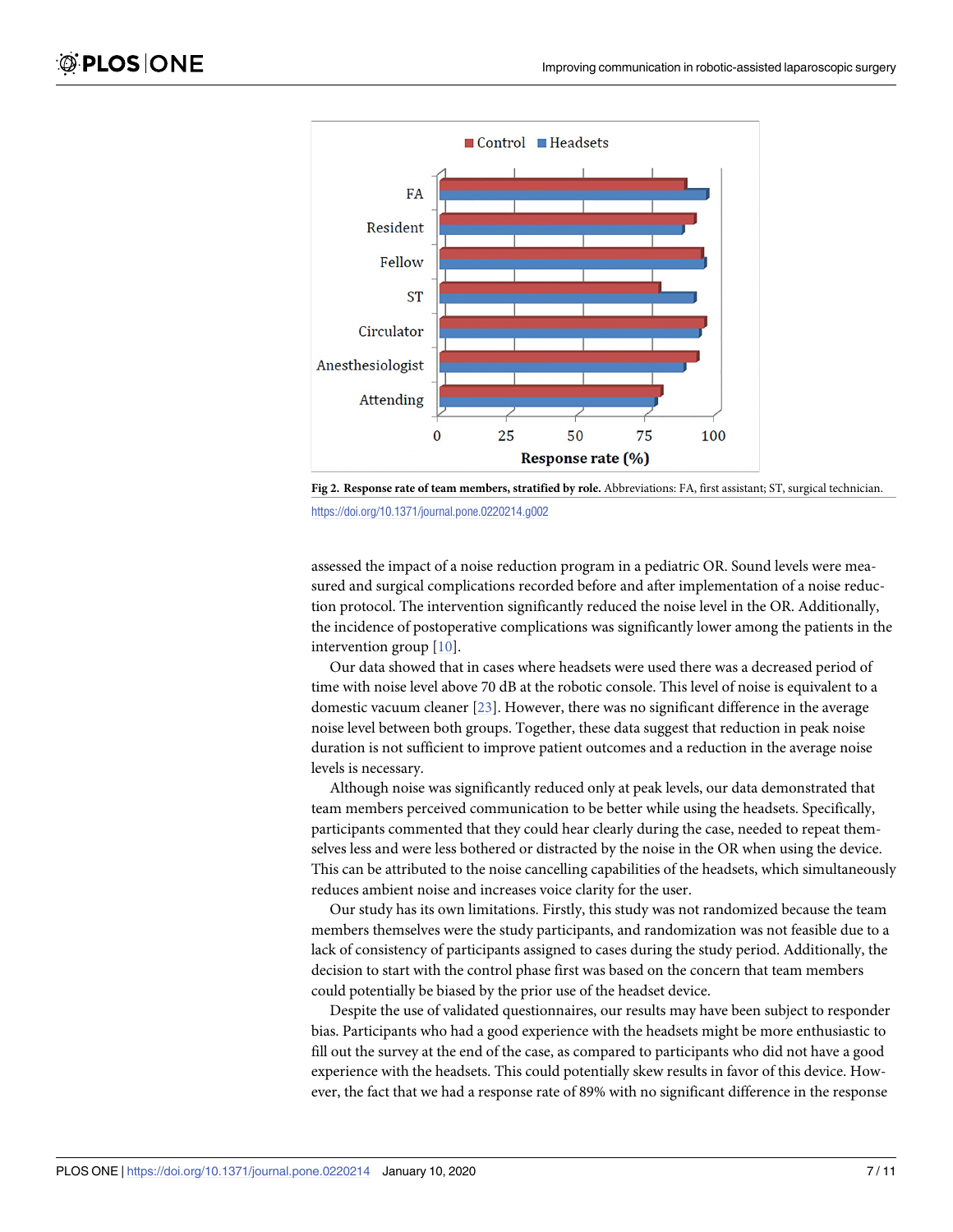#### <span id="page-9-0"></span>**[Table](#page-5-0) 3. Mean scores for individual items of the surveya .**

| Variable                  | <b>With headsets</b><br>$Mean \pm SE$ | <b>Without headsets</b><br>$Mean \pm SE$ |       |
|---------------------------|---------------------------------------|------------------------------------------|-------|
| Heard clearly during case | $9.0 \pm 0.2$                         | $7.2 \pm 0.2$                            | <.001 |
| Needed to repeat          | $7.6 \pm 0.2$                         | $5.9 \pm 0.2$                            | <.001 |
| Team communication        | $8.6 \pm 0.1$                         | $7.5 \pm 0.1$                            | <.001 |
| Focus                     | $8.5 \pm 0.1$                         | $8.0 \pm 0.1$                            | <.001 |
| Steps took longer         | $7.8 \pm 0.2$                         | $6.3 \pm 0.2$                            | <.001 |
| Feel safe                 | $8.9 \pm 0.1$                         | $8.3 \pm 0.1$                            | <.001 |
| Successful in task        | $8.8 \pm 0.1$                         | $8.5 \pm 0.1$                            | <.001 |
| High team morale          | $8.9 \pm 0.1$                         | $8.4 \pm 0.1$                            | <.001 |
| Participation             | $8.9 \pm 0.1$                         | $8.6 \pm 0.1$                            | <.001 |
| Efficient teamwork        | $9.0 \pm 0.1$                         | $8.4 \pm 0.1$                            | <.001 |
| Felt exhausted            | $7.0 \pm 0.2$                         | $6.3 \pm 0.2$                            | <.001 |
| Felt stressed/irritated   | $7.5 \pm 0.2$                         | $7.0 \pm 0.2$                            | <.001 |
| Hard work for task        | $5.8 \pm 0.2$                         | $5.3 \pm 0.2$                            | <.001 |
| Noise bothered/distracted | $7.5 \pm 0.2$                         | $6.8 \pm 0.2$                            | <.001 |

#### SE, standard error

<sup>a</sup>For the full version of each statement please refer to S1 [Table](#page-10-0).

<https://doi.org/10.1371/journal.pone.0220214.t003>

rates by participant's role suggests that such potential bias was negligible. Finally, only ambient noise levels were measured in the OR. We recognize that measuring the decibel level inside the headsets would better reflect the actual noise reduction each team member experienced. However, given that the headset covers only one ear, team members were still exposed to and influenced by the ambient noise at the OR.

#### **[Table](#page-5-0) 4. Outcomes comparison by use of headsets.**

| Variable                                                            | <b>With headsets</b><br>$Mean \pm SE$ | <b>Without headsets</b><br>$Mean \pm SE$ | p-value |
|---------------------------------------------------------------------|---------------------------------------|------------------------------------------|---------|
| Overall score <sup>a</sup>                                          | $113.0 \pm 1.6$                       | $101.4 \pm 1.6$                          | <.001   |
| Noise level—average C (dB) <sup>b</sup>                             | $64.1 \pm 0.4$                        | $64.8 \pm 0.4$                           | .093    |
| Noise level—average B (dB) <sup>b</sup>                             | $66.2 \pm 0.5$                        | $66.3 \pm 0.4$                           | .767    |
| Noise level—above 70dB C (%) <sup>b</sup>                           | $5.3 \pm 0.6$                         | $8.2 \pm 0.6$                            | <.001   |
| Noise level—above 70dB B $(\%)^b$                                   | $14.0 \pm 2.1$                        | $15.2 \pm 2.1$                           | .595    |
| Estimated blood loss (ml) <sup>c</sup>                              | $117.1 \pm 34.3$                      | $112.3 \pm 31.2$                         | 0.883   |
| Total time $(min)^c$                                                | $296.0 \pm 16.6$                      | $277.2 \pm 15.1$                         | 0.240   |
| Cut-close time $(min)^c$                                            | $228.0 \pm 15.2$                      | $205.2 \pm 13.8$                         | 0.119   |
| Console time $(min)^c$                                              | $152.1 \pm 10.3$                      | $156.0 \pm 9.5$                          | 0.692   |
| Postoperative complications<br>Clavien-Dindo [14] Grades II-V $(n)$ | 5                                     | 6                                        | .975    |
| Length of stay $\left(\text{days}\right)^c$                         | $2.2 \pm 0.2$                         | $2.0 \pm 0.2$                            | 0.433   |

B, bedside; C, console; SE, standard error

<sup>a</sup>Adjusted by operating room and role of the responder within the surgical team.

**bBackground-corrected noise adjusted by operating room and team size.** 

c Adjusted by patient's age, sex, body mass index, diagnosis, average robotic experience of the team and procedure type.

<https://doi.org/10.1371/journal.pone.0220214.t004>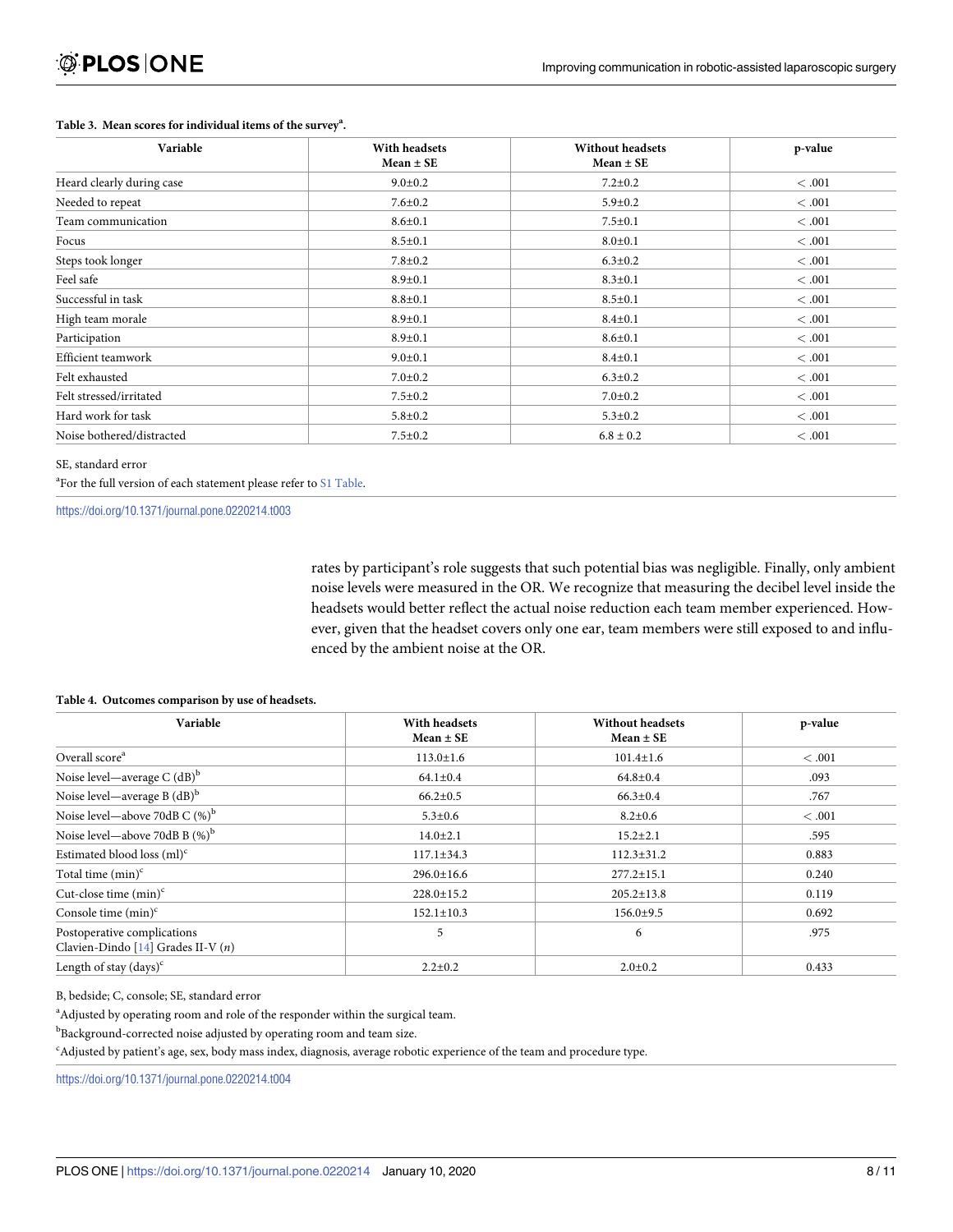# <span id="page-10-0"></span>**Conclusion**

We present here a novel approach to address a communication challenge in robotic procedures. Our study shows that the use of wireless headsets improves communication in the robotic OR. In addition, the percentage of time above a peak sound level of 70 dB is reduced while using headsets. These changes did not affect the clinical outcomes.

## **Supporting information**

**S1 [Table.](http://www.plosone.org/article/fetchSingleRepresentation.action?uri=info:doi/10.1371/journal.pone.0220214.s001) Questionnaire.** (DOCX)

**S2 [Table.](http://www.plosone.org/article/fetchSingleRepresentation.action?uri=info:doi/10.1371/journal.pone.0220214.s002) The mean score for each statement with and without the headsets, stratified by responder role.**

(DOCX)

## **Acknowledgments**

We thank Dr. Amir Shafat, National University of Ireland Galway, for scientific discussion and editorial assistance. We thank Ms. Stephanie Stebens for editorial assistance.

#### **Author Contributions**

- **Conceptualization:** Ziv Tsafrir, Kirsten Janosek-Albright, Joelle Aoun, Mireya Diaz-Insua, Lauren Schiff, Shobhana Talukdar, Mani Menon, Adnan Munkarah, Evan Theoharis, David Eisenstein.
- **Data curation:** Ziv Tsafrir, Kirsten Janosek-Albright, Joelle Aoun, Mireya Diaz-Insua, Abd-El-Rahman Abd-El-Barr, Lauren Schiff, Shobhana Talukdar, Mani Menon, Adnan Munkarah, Evan Theoharis, David Eisenstein.
- **Formal analysis:** Mireya Diaz-Insua, David Eisenstein.
- **Investigation:** Ziv Tsafrir, Kirsten Janosek-Albright, Joelle Aoun, Abd-El-Rahman Abd-El-Barr, Lauren Schiff, Shobhana Talukdar, Mani Menon, Adnan Munkarah, Evan Theoharis, David Eisenstein.
- **Methodology:** Ziv Tsafrir, Kirsten Janosek-Albright, Joelle Aoun, Mireya Diaz-Insua, Abd-El-Rahman Abd-El-Barr, Lauren Schiff, Mani Menon, Adnan Munkarah, Evan Theoharis, David Eisenstein.
- **Project administration:** Ziv Tsafrir, Kirsten Janosek-Albright, Abd-El-Rahman Abd-El-Barr, Lauren Schiff, Mani Menon, Adnan Munkarah, Evan Theoharis, David Eisenstein.
- **Resources:** Ziv Tsafrir, Kirsten Janosek-Albright, Joelle Aoun, Lauren Schiff.

**Software:** Mireya Diaz-Insua.

- **Supervision:** Ziv Tsafrir, Kirsten Janosek-Albright, Joelle Aoun, Mireya Diaz-Insua, Abd-El-Rahman Abd-El-Barr, Shobhana Talukdar, Mani Menon, Adnan Munkarah, Evan Theoharis, David Eisenstein.
- **Validation:** Mireya Diaz-Insua, David Eisenstein.
- **Visualization:** Kirsten Janosek-Albright, Joelle Aoun, Abd-El-Rahman Abd-El-Barr, Shobhana Talukdar.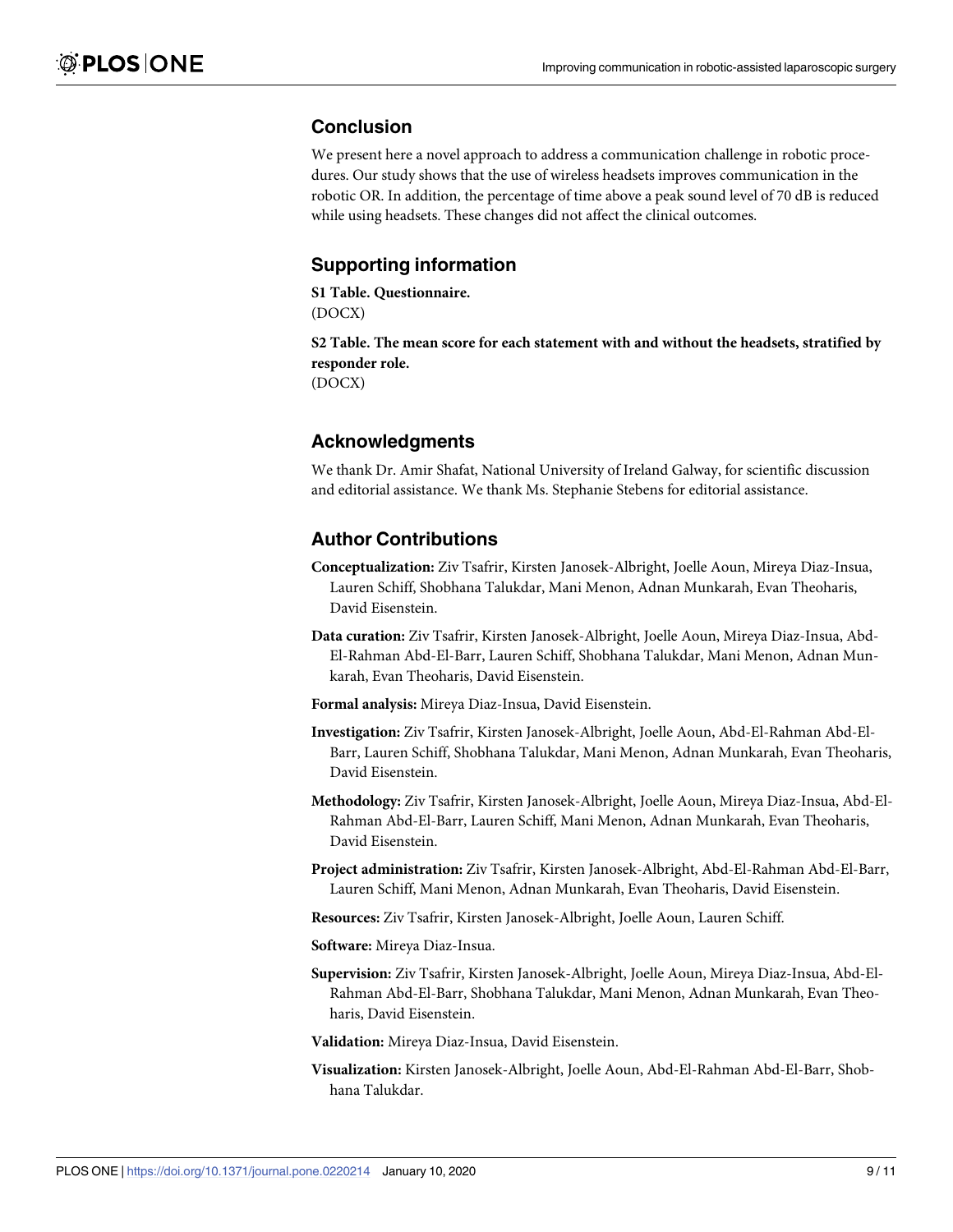<span id="page-11-0"></span>**Writing – original draft:** Ziv Tsafrir, Kirsten Janosek-Albright, Joelle Aoun, Mireya Diaz-Insua, Abd-El-Rahman Abd-El-Barr, Lauren Schiff, Shobhana Talukdar, Mani Menon, Adnan Munkarah, Evan Theoharis, David Eisenstein.

**Writing – review & editing:** Ziv Tsafrir, Joelle Aoun, Mireya Diaz-Insua, David Eisenstein.

#### **References**

- **[1](#page-3-0).** Gawande AA, Zinner MJ, Studdert DM, Brennan TA. Analysis of errors reported by surgeons at three teaching hospitals. Surgery. 2003; 133:614–21. <https://doi.org/10.1067/msy.2003.169> PMID: [12796727](http://www.ncbi.nlm.nih.gov/pubmed/12796727)
- **[2](#page-3-0).** Lingard L, Espin S, Whyte S, Regehr G, Baker G, Reznick R, et al. Communication failures in the operating room: an observational classification of recurrent types and effects. Qual Saf Health Care. 2004; 13:330–4. <https://doi.org/10.1136/qshc.2003.008425> PMID: [15465935](http://www.ncbi.nlm.nih.gov/pubmed/15465935)
- **[3](#page-3-0).** Joint Commission. Sentinel event data: root causes by event type 2004–2Q 2015. Available at: [http://](http://www.jointcommission.org/assets/1/18/Root_Causes_Event_Type_2004-2Q_2015.pdf) [www.jointcommission.org/assets/1/18/Root\\_Causes\\_Event\\_Type\\_2004-2Q\\_2015.pdf.](http://www.jointcommission.org/assets/1/18/Root_Causes_Event_Type_2004-2Q_2015.pdf) Accessed August 26, 2015.
- **[4](#page-3-0).** Hull L, Arora S, Aggarwal R, Darzi A, Vincent C, Sevdalis N. The impact of nontechnical skills on technical performance in surgery: a systematic review. J Am Coll Surg. 2012; 214:214–30. [https://doi.org/10.](https://doi.org/10.1016/j.jamcollsurg.2011.10.016) [1016/j.jamcollsurg.2011.10.016](https://doi.org/10.1016/j.jamcollsurg.2011.10.016) PMID: [22200377](http://www.ncbi.nlm.nih.gov/pubmed/22200377)
- **[5](#page-3-0).** Communication. Merriam-Webster Collegiate Dictionary. 11th ed. Springfield, MA: Meriamm-Webster, Inc; 2003: 251.
- **[6](#page-3-0).** Webster JL, Cao CG. Lowering communication barriers in operating room technology. Hum Factors. 2006; 48:747–58. <https://doi.org/10.1518/001872006779166271> PMID: [17240722](http://www.ncbi.nlm.nih.gov/pubmed/17240722)
- **[7](#page-7-0).** Nyssen A-S, Balvier A. Verbal communication as a sign of adaptation in socio-technical systems: the case of robotic surgery. Proceedings of the NDM9, 9th International Conference on Naturalistic Decision Making. London: British Computer Society; 2009:267–72.
- **[8](#page-3-0).** Cao CGL, Taylor H. Effects of new technology on the operating room team. In: Khalid HM, Helander MG, Yeo AW, eds. Work with Computing Systems. Kuala Lumpur: Damai Sciences; 2004:309–12.
- **[9](#page-3-0).** Kurmann A, Peter M, Tschan F, Muhlemann K, Candinas D, Beldi G. Adverse effect of noise in the operating theatre on surgical-site infection. Br J Surg. 2011; 98:1021–5. <https://doi.org/10.1002/bjs.7496> PMID: [21618484](http://www.ncbi.nlm.nih.gov/pubmed/21618484)
- **[10](#page-3-0).** Engelmann CR, Neis JP, Kirschbaum C, Grote G, Ure BM. A noise-reduction program in a pediatric operation theatre is associated with surgeon's benefits and a reduced rate of complications: a prospective controlled clinical trial. Ann Surg. 2014; 259:1025–33. [https://doi.org/10.1097/SLA.](https://doi.org/10.1097/SLA.0000000000000253) [0000000000000253](https://doi.org/10.1097/SLA.0000000000000253) PMID: [24394594](http://www.ncbi.nlm.nih.gov/pubmed/24394594)
- **[11](#page-3-0).** Sexton JB, Helmreich RL, Neilands TB, Rowan K, Vella K, Boydan J, et al. The Safety Attitudes Questionnaire: psychometric properties, benchmarking data, and emerging research. BMC Health Serv Res. 2006; 6:44. <https://doi.org/10.1186/1472-6963-6-44> PMID: [16584553](http://www.ncbi.nlm.nih.gov/pubmed/16584553)
- **[12](#page-3-0).** Watts BV, Percarpio K, West P, Mills PD. Use of the Safety Attitudes Questionnaire as a measure in patient safety improvement. J Patient Saf. 2010; 6:206–9. [https://doi.org/10.1097/pts.](https://doi.org/10.1097/pts.0b013e3181fbbe86) [0b013e3181fbbe86](https://doi.org/10.1097/pts.0b013e3181fbbe86) PMID: [21500606](http://www.ncbi.nlm.nih.gov/pubmed/21500606)
- **[13](#page-4-0).** Charlson ME, Pompei P, Ales KL, MacKenzie CR. A new method of classifying prognostic comorbidity in longitudinal studies: development and validation. J Chronic Dis. 1987; 40:373-83. [https://doi.org/10.](https://doi.org/10.1016/0021-9681(87)90171-8) [1016/0021-9681\(87\)90171-8](https://doi.org/10.1016/0021-9681(87)90171-8) PMID: [3558716](http://www.ncbi.nlm.nih.gov/pubmed/3558716)
- **[14](#page-4-0).** Dindo D, Demartines N, Clavien PA. Classification of surgical complications: a new proposal with evaluation in a cohort of 6336 patients and results of a survey. Ann Surg. 2004; 240:205–13. [https://doi.org/](https://doi.org/10.1097/01.sla.0000133083.54934.ae) [10.1097/01.sla.0000133083.54934.ae](https://doi.org/10.1097/01.sla.0000133083.54934.ae) PMID: [15273542](http://www.ncbi.nlm.nih.gov/pubmed/15273542)
- **[15](#page-6-0).** Lowrance WT, Eastham JA, Savage C, Maschino AC, Laudone VP, Christopher B, et al. Contemporary open and robotic radical prostatectomy practice patterns among urologists in the United States. J Urol. 2012; 187:2087–92. <https://doi.org/10.1016/j.juro.2012.01.061> PMID: [22498227](http://www.ncbi.nlm.nih.gov/pubmed/22498227)
- **[16](#page-6-0).** Smorgick N, As-Sanie S. The benefits and challenges of robotic-assisted hysterectomy. Curr Opin Obstet Gynecol. 2014; 26:290–4. <https://doi.org/10.1097/GCO.0000000000000080> PMID: [24914631](http://www.ncbi.nlm.nih.gov/pubmed/24914631)
- **[17](#page-7-0).** Anderson JE, Chang DC, Parsons JK, Talamini MA. The first national examination of outcomes and trends in robotic surgery in the United States. J Am Coll Surg. 2012; 215:107-14. [https://doi.org/10.](https://doi.org/10.1016/j.jamcollsurg.2012.02.005) [1016/j.jamcollsurg.2012.02.005](https://doi.org/10.1016/j.jamcollsurg.2012.02.005) PMID: [22560318](http://www.ncbi.nlm.nih.gov/pubmed/22560318)
- **[18](#page-7-0).** Tsui C, Klein R, Garabrant M. Minimally invasive surgery: national trends in adoption and future directions for hospital strategy. Surg Endosc. 2013; 27:2253–7. <https://doi.org/10.1007/s00464-013-2973-9> PMID: [23660720](http://www.ncbi.nlm.nih.gov/pubmed/23660720)